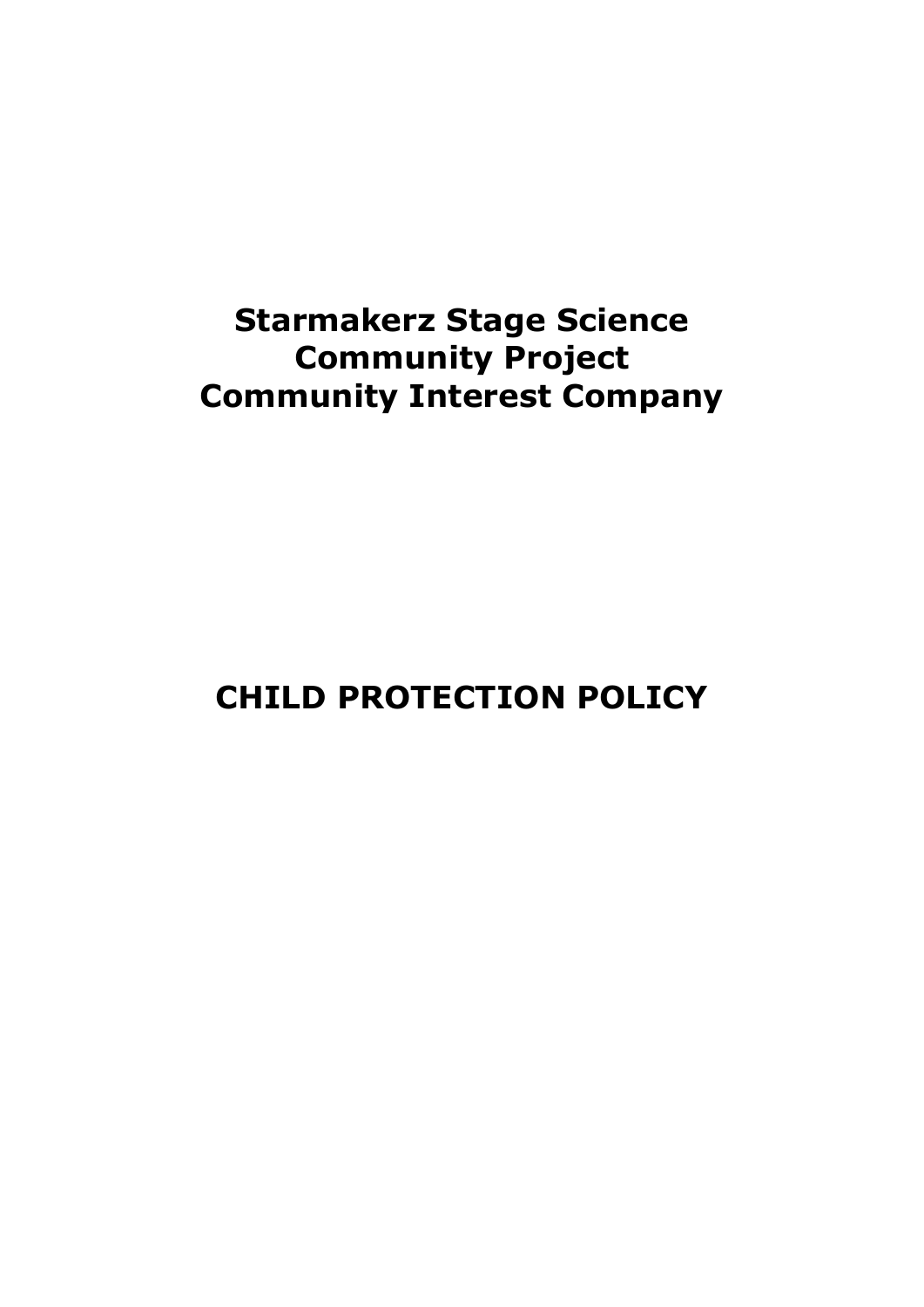# **1 Child Protection Policy**

#### **1.1 Introduction**

Everyone who participates in Starmakerz is entitled to do so in an enjoyable and safe environment. Starmakerz have a moral and legal obligation to ensure that, when given responsibility for young people, coaches and volunteers provide them with the highest possible standard of care.

Starmakerz is committed to devising and implementing policies so that everyone involved accepts their responsibilities to safeguard children from harm and abuse. This means to follow procedures to protect children and report any concerns about their welfare to the appropriate authorities.

The aim of the policy is to promote good practice, providing children and young people with appropriate safety/protection whilst in the care of Starmakerz, and to allow staff and volunteers to make informed and confident responses to specific child protection issues.

#### **A child/young person is defined as a person under the age of 18 (Children's Act 1989)**

### **1.1 Policy Statement**

Starmakerz is committed to the following:

- the welfare of the child is paramount
- all children, whatever their age, culture, ability, gender, language, racial origin, religious belief and/or sexual identity should be able to participate in all activities provided by Starmakerz in a fun and safe environment
- taking all reasonable steps to protect children from harm, discrimination and degrading treatment and to respect their rights, wishes and feelings
- all suspicions and allegations of poor practice or abuse will be taken seriously and responded to swiftly and appropriately
- all Starmakerz employees who work with children will be recruited with regard to their suitability for that responsibility, and will be provided with guidance and/or training in good practice and child protection procedures, and will all be fully CRB checked
- working in partnership with parents and children is essential for the protection of children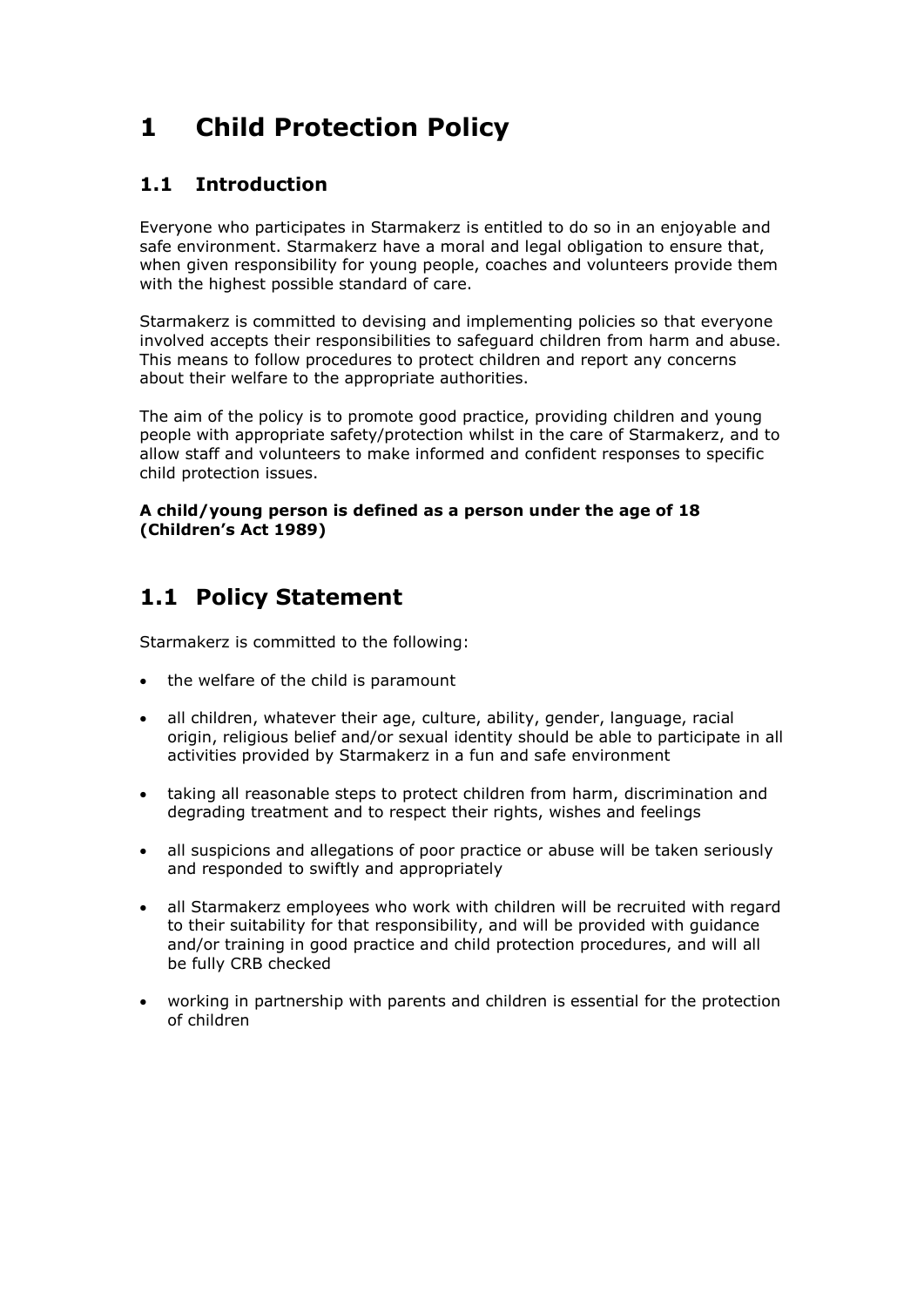#### **1.2 Monitor and review the policy and procedures**

The implementation of procedures should be regularly monitored and reviewed. The welfare officer should regularly report progress, challenges, difficulties, achievements gaps and areas where changes are required to the management committee.

The policy should be reviewed every 6 months or whenever there is a major change in the organisation or in relevant legislation.

# **2 Promoting Good Practice**

### **2.1 Introduction**

To provide children with the best possible experience and opportunities whilst under the supervision of Starmakerz, everyone must operate within an accepted ethical framework.

It is not always easy to distinguish poor practice from abuse. It is therefore NOT the responsibility of employees or participants in Starmakerz to make judgements about whether or not abuse is taking place. It is however their responsibility to identify poor practice and possible abuse and act if they have concerns about the welfare of the child, as explained in section 4.

This section will help you identify what is meant by good practice and poor practice.

# **2.2 Good Practice**

All personnel should adhere to the following principles and action:

- always work in an open environment (e.g. avoiding private or unobserved situations and encouraging open communication with no secrets)
- make the experiences provided by Starmakerz fun and enjoyable: promote fairness, confront and deal with bullying
- treat all young people equally and with respect and dignity
- always put the welfare of the young person first
- Avoid unnecessary physical contact with young people. Where any form of manual/physical support is required it should be provided openly and with the consent of the young person. Physical contact can be appropriate so long as it is neither intrusive nor disturbing and the young person's consent has been given
- Involve parents/cares wherever possible
- request written parental consent if Starmakerz are required to transport young people in their cars
- gain written parental consent for any significant travel arrangements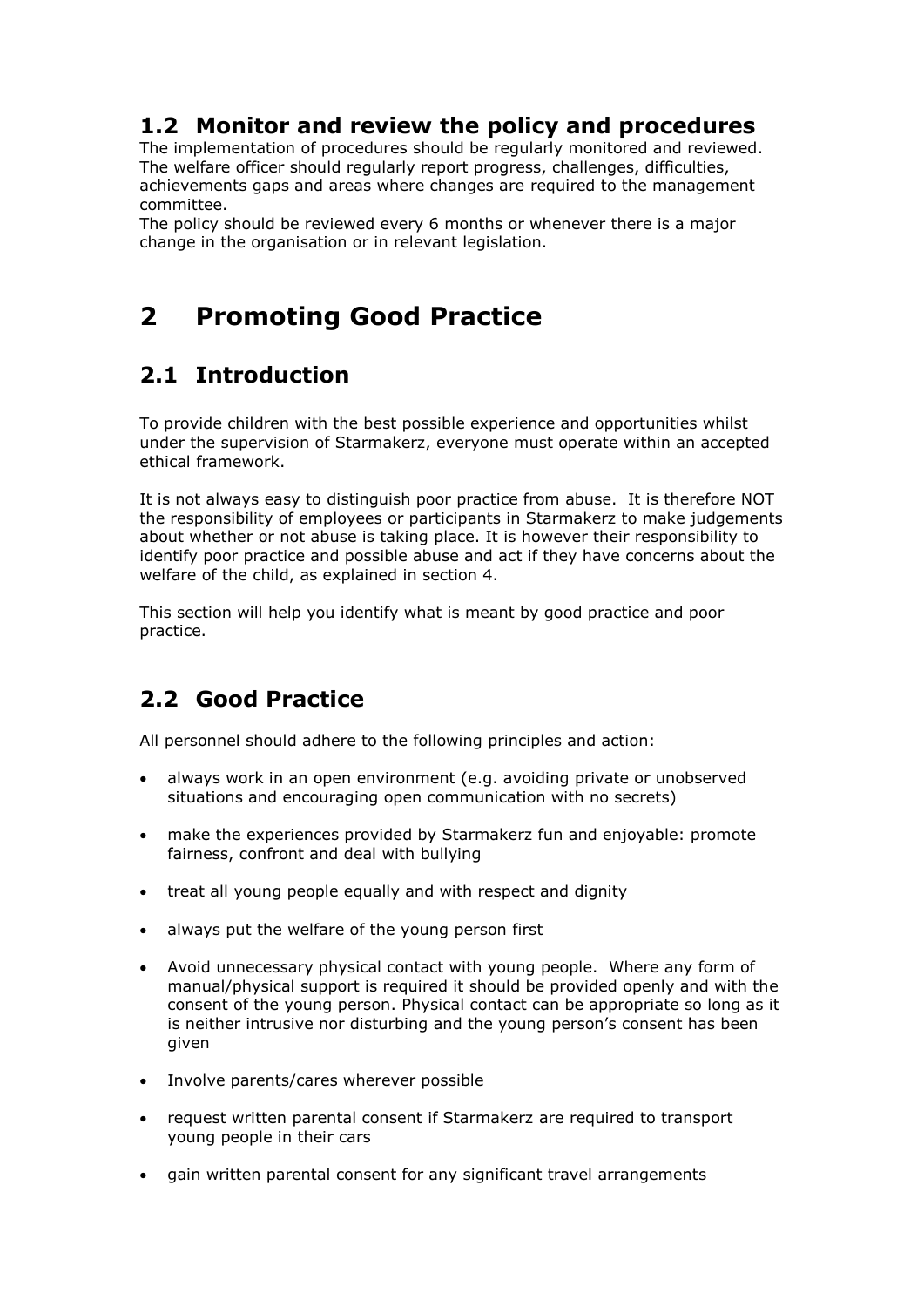- be an excellent role model, this includes not smoking or drinking alcohol in the company of young people
- always give enthusiastic and constructive feedback rather than negative criticism
- secure written parental consent for the club to act in loco parentis, to give permission for the administration of emergency first aid or other medical treatment if the need arises
- keep a written record of any injury that occurs, along with details of any treatment given

### **2.3 Poor Practice**

The following are regarded as poor practice and should be avoided by all personnel:

- unnecessarily spending excessive amounts of time alone with young people away from others
- taking young people alone in a car on journeys, however short
- taking young people to your home where they will be alone with you
- engaging in rough, physical or sexually provocative games, including horseplay
- allow or engage in inappropriate touching of any form
- allowing young people to use inappropriate language unchallenged
- making sexually suggestive comments to a young person, even in fun
- reducing a young person to tears as a form of control
- allow allegations made by a young person to go unchallenged, unrecorded or not acted upon
- do things of a personal nature that the young person can do for themselves

When a case arises where it is impractical/impossible to avoid certain situation e.g. transporting a young person in your car, the tasks should only be carried out with the full understanding and consent of the parent/care and the young person involved.

If during your care you accidentally hurt a young person, the young person seems distressed in any manner, appears to be sexually aroused by your actions and/or if the young person misunderstands or misinterprets something you have done, report any such incidents as soon as possible to another colleague and make a written note of it. Parents should also be informed of the incident.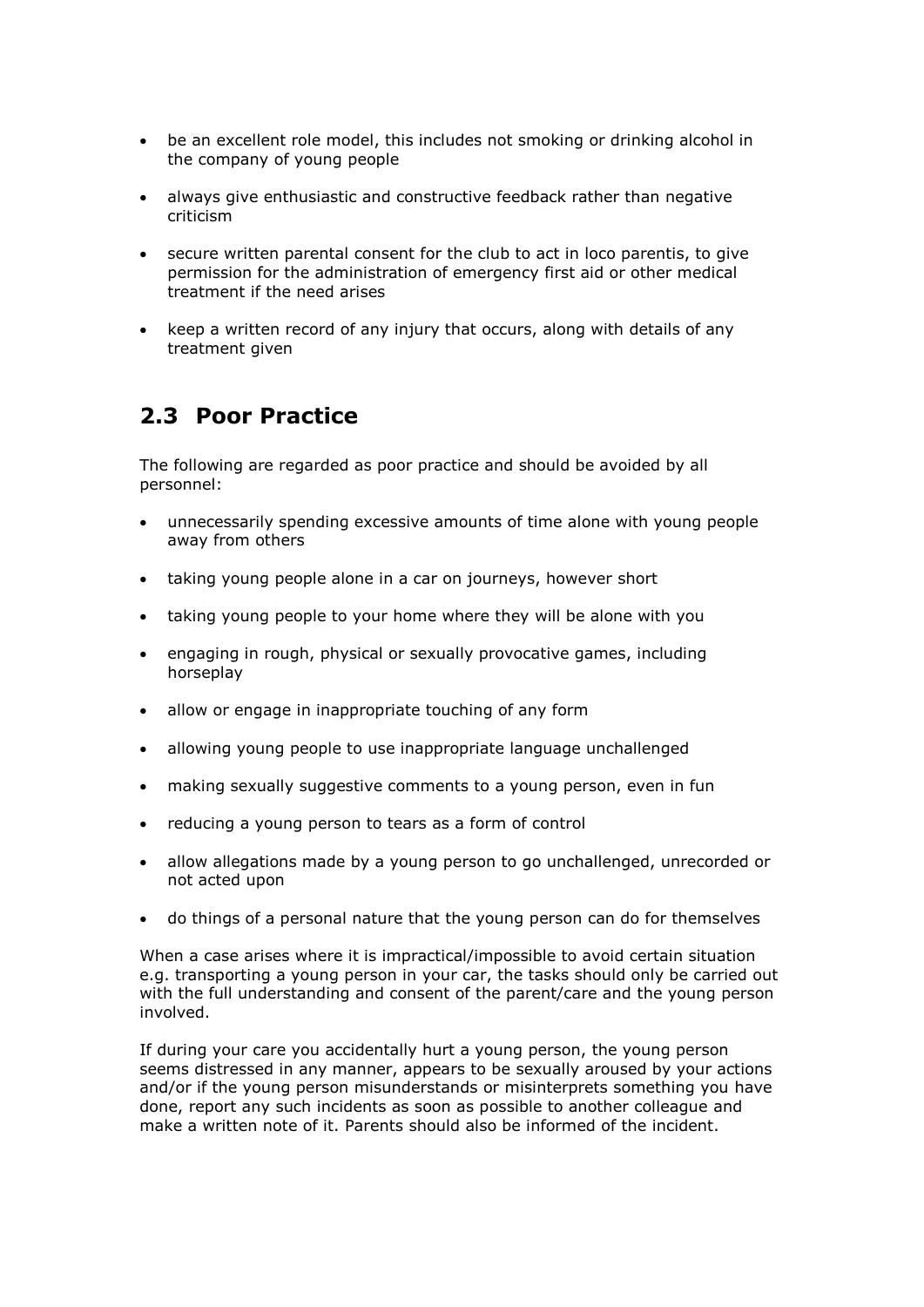# 3 Defining Child Abuse

### **3.1 Introduction**

Child abuse is any form of physical, emotional or sexual mistreatment or lack of care that leads to injury or harm, it commonly occurs within a relationship of trust or responsibility and is an abuse of power or a breach of trust. Abuse can happen to a young person regardless of their age, gender, race or ability.

There are four main types of abuse: **physical abuse, sexual abuse, emotional abuse and neglect.** The abuser may be a family member, someone the young person encounters in residential care or in the community, including sports and leisure activities. Any individual may abuse or neglect a young person directly, or may be responsible for abuse because they fail to prevent another person harming the young person.

Abuse in all of its forms can affect a young person at any age. The effects can be so damaging that if not treated may follow the individual into adulthood

Young people with disabilities may be at increased risk of abuse through various factors such as stereotyping, prejudice, discrimination, isolation and being powerlessness to protect themselves or adequately communicate that abuse had occurred.

#### **3.2 Types of Abuse**

• **Physical Abuse:** where adults physically hurt or injure a young person e.g. hitting, shaking, throwing, poisoning, burning, biting, scalding, suffocating, drowning. Giving young people alcohol or inappropriate drugs would also constitute child abuse.

This category of abuse can also include when a parent/carer reports nonexistent symptoms or illness deliberately causes ill health in a young person they are looking after. This is called Munchauser's syndrome by proxy.

**Emotional Abuse:** the persistent emotional ill treatment of a young person, likely to cause severe and lasting adverse effects on the child's emotional development. It may involve telling a young person they are useless, worthless, unloved, inadequate or valued in terms of only meeting the needs of another person. It may feature expectations of young people that are not appropriate to their age or development. It may cause a young person to be frightened or in danger by being constantly shouted at, threatened or taunted which may make the young person frightened or withdrawn.

Ill treatment of children, whatever form it takes, will always feature a degree of emotional abuse.

Emotional abuse in a musical setting may occur when the young person is constant criticised, given negative feedback, expected to perform at levels that are above their capability. Other forms of emotional abuse could take the form of name calling and bullying.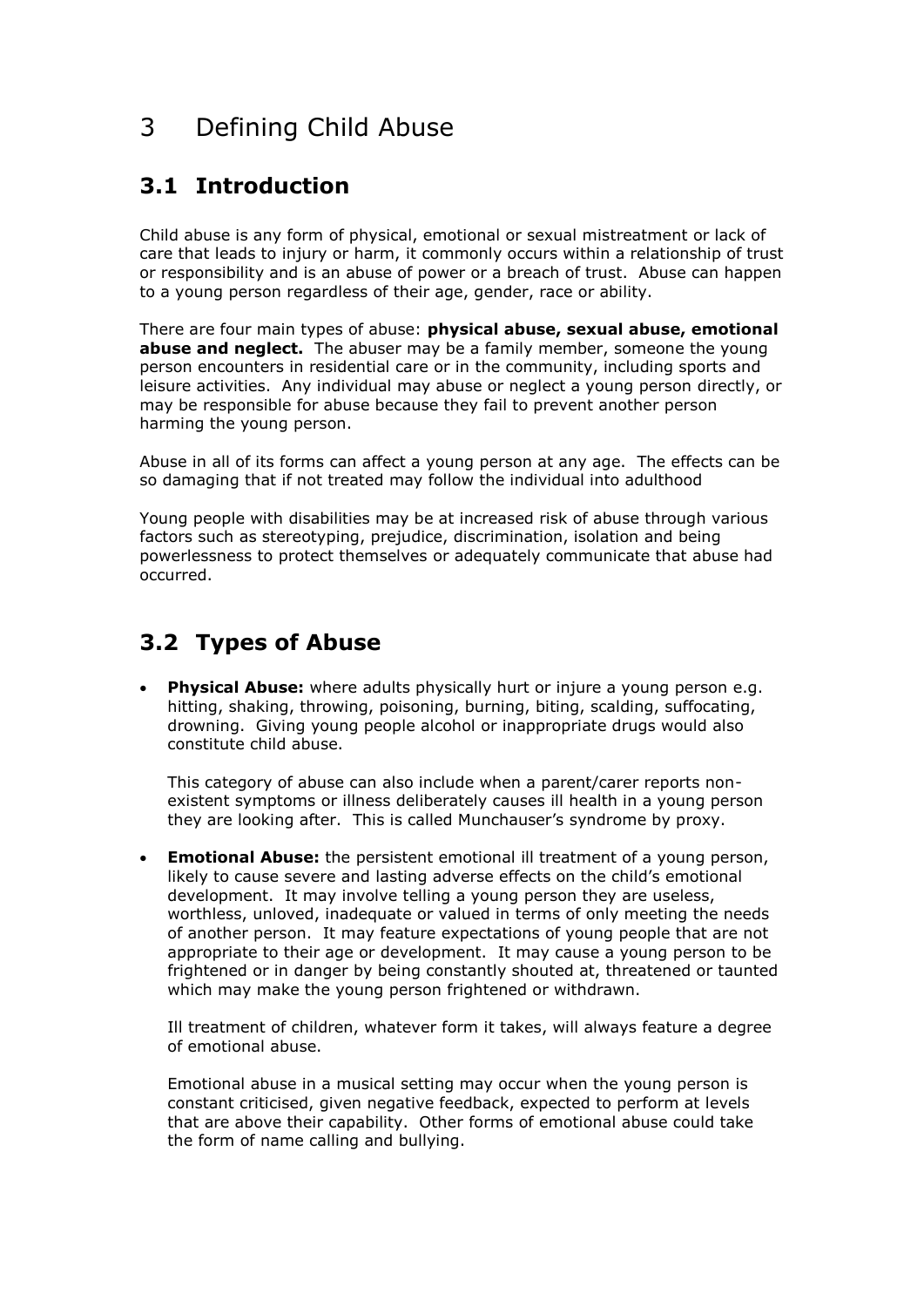• **Bullying** may come from another young person or an adult. Bullying is defined as deliberate hurtful behaviour, usually repeated over a period of time, where it is difficult for those bullied to defend themselves. There are three main types of bullying.

It may be physical (e.g. hitting, kicking, slapping), verbal (e.g. racist or homophobic remarks, name calling, graffiti, threats, abusive text messages), emotional (e.g. tormenting, ridiculing, humiliating, ignoring, isolating form the group), or sexual (e.g. unwanted physical contact or abusive comments).

• **Neglect** occurs when an adult fails to meet the young person's basic physical and/or psychological needs, to an extent that is likely to result in serious impairment of the child's health or development. For example, failing to provide adequate food, shelter and clothing, failing to protect from physical harm or danger, or failing to ensure access to appropriate medical care or treatment.

Refusal to give love, affection and attention can also be a form of neglect.

• **Sexual Abuse** occurs when adults (male and female) use children to meet their own sexual needs. This could include full sexual intercourse, masturbation, oral sex, anal intercourse and fondling. Showing young people pornography or talking to them in a sexually explicit manner are also forms of sexual abuse.

### **3.3 Indicators of Abuse**

Even for those experienced in working with child abuse, it is not always easy to recognise a situation where abuse may occur or has already taken place. Most people are not experts in such recognition, but indications that a child is being abused may include one or more of the following:

- unexplained or suspicious injuries such as bruising, cuts or burns, particularly if situated on a part of the body not normally prone to such injuries
- an injury for which an explanation seems inconsistent
- the young person describes what appears to be an abusive act involving them
- another young person or adult expresses concern about the welfare of a young person
- unexplained changes in a young person's behaviour e.g. becoming very upset, quiet, withdrawn or displaying sudden outbursts of temper
- inappropriate sexual awareness
- engaging in sexually explicit behaviour
- distrust of adult's, particularly those whom a close relationship would normally be expected
- difficulty in making friends
- being prevented from socialising with others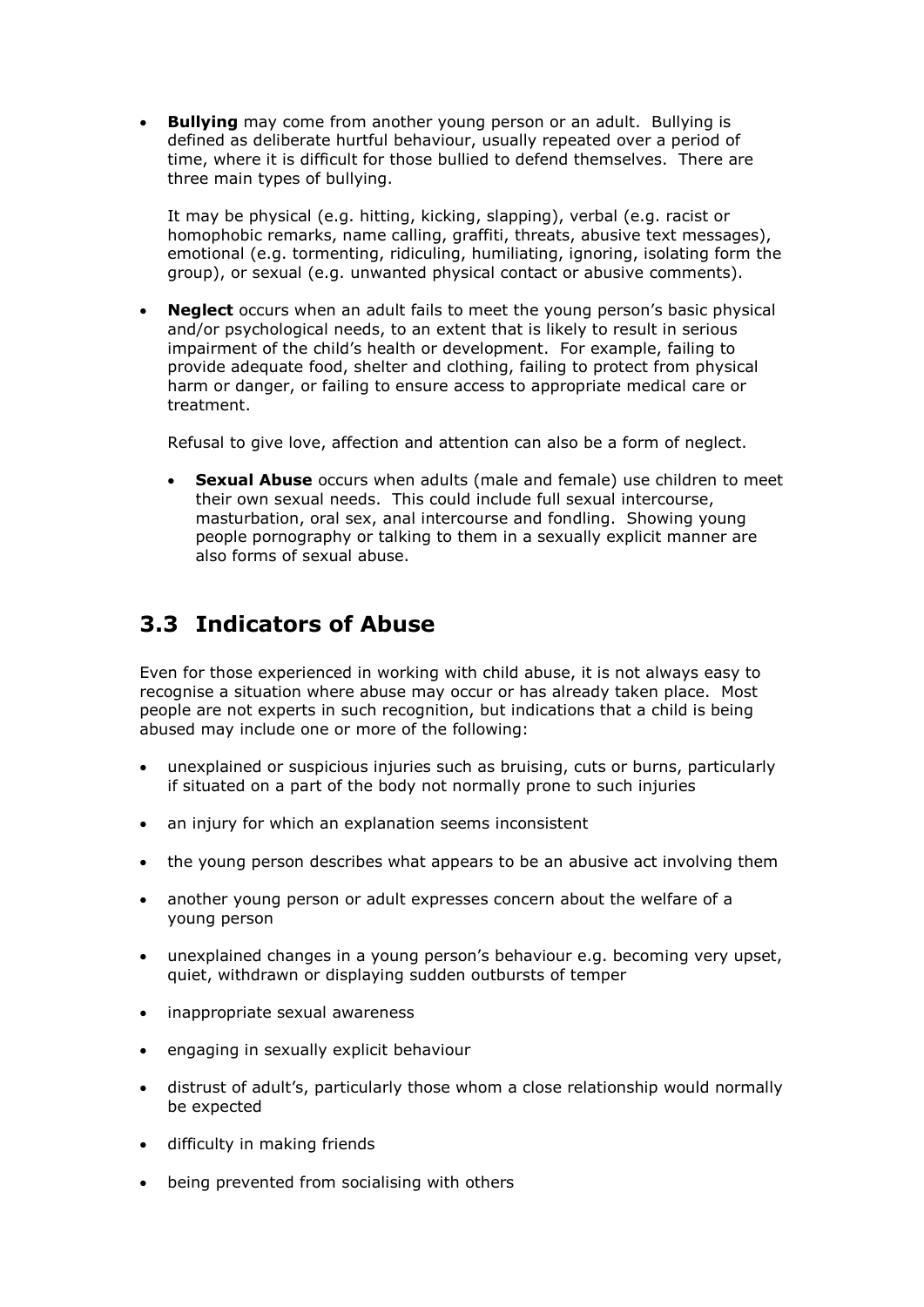- displaying variations in eating patterns including over eating or loss of appetite
- losing weight for no apparent reason
- becoming increasingly dirty or unkempt

Signs of bullying include:

- behavioural changes such as reduced concentration and/or becoming withdrawn, clingy, depressed, tearful, emotionally up and down, reluctance to go training or competitions
- an unexplained drop off in performance
- physical signs such as stomach aches, headaches, difficulty in sleeping, bed wetting, scratching and bruising, damaged clothes, bingeing e.g. on food, alcohol or cigarettes
- a shortage of money or frequents loss of possessions

It must be recognised that the above list is not exhaustive, but also that the presence of one or more of the indications is not proof that abuse is taking place. It is **NOT** the responsibility of those working at Starmakerz to decide that child abuse is occurring. It **IS** their responsibility to act on any concerns.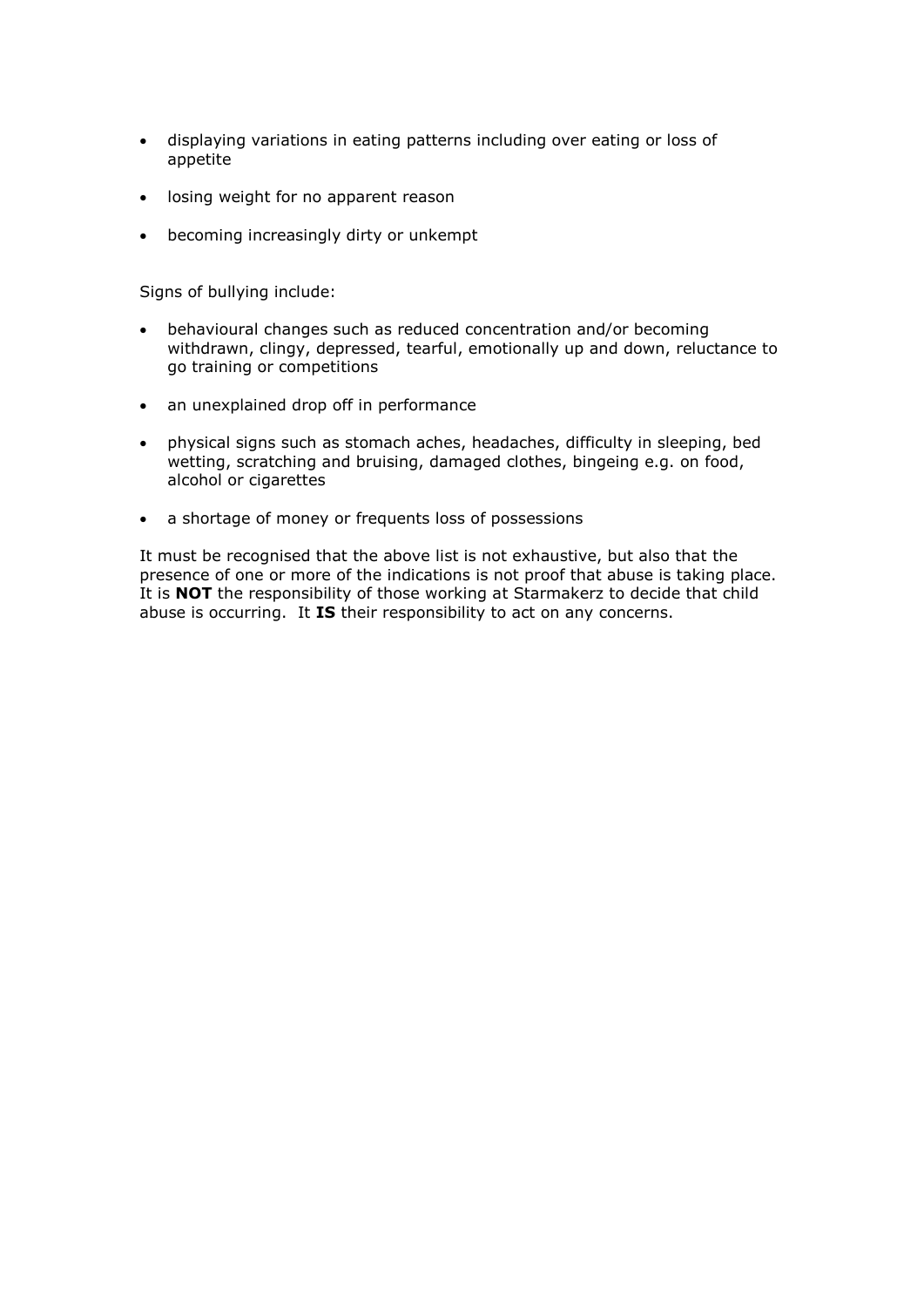# **4 Responding to Suspicions and Allegations**

#### **4.1 Introduction**

It is not the responsibility of anyone working at Tees Valley Community Music in a paid or unpaid capacity to decide whether or not child abuse has taken place. However there is a responsibility to act on any concerns through contact with the appropriate authorities so that they can then make inquiries and take necessary action to protect the young person. This applies **BOTH** to allegations/suspicions of abuse occurring within Starmakers and to allegations/suspicions that abuse is taking place elsewhere.

This section explains how to respond to allegations/suspicions.

# **4.2 Receiving Evidence of Possible Abuse**

We may become aware of possible abuse in various ways. We may see it happening, we may suspect it happening because of signs such as those listed in section 3 of this document, it may be reported to us by someone else or directly by the young person affected.

In the last of these cases, it is particularly important to respond appropriately. If a young person says or indicates that they are being abused, you should:

- **stay calm** so as not to frighten the young person
- **reassure** the child that they are not to blame and that it was right to tell
- **listen** to the child, showing that you are taking them seriously
- **keep questions to a minimum** so that there is a clear and accurate understanding of what has been said. The law is very strict and child abuse cases have been dismissed where it is felt that the child has been led or words and ideas have been suggested during questioning. Only ask questions to clarify
- **inform** the child that you have to inform other people about what they have told you. Tell the child this is to help stop the abuse continuing.
- **safety of the child** is paramount. If the child needs urgent medical attention call an ambulance, inform the doctors of the concern and ensure they are made aware that this is a child protection issue
- **record** all information
- **report** the incident to the welfare officer

**In all cases if you are not sure what to do you can gain help from NSPCC Wales Hour help line (Mon – Fri 10.00am – 6.00pm). Tel No: 08081002524 or the NSPCC 24 hour help line Tel No: 0800800500**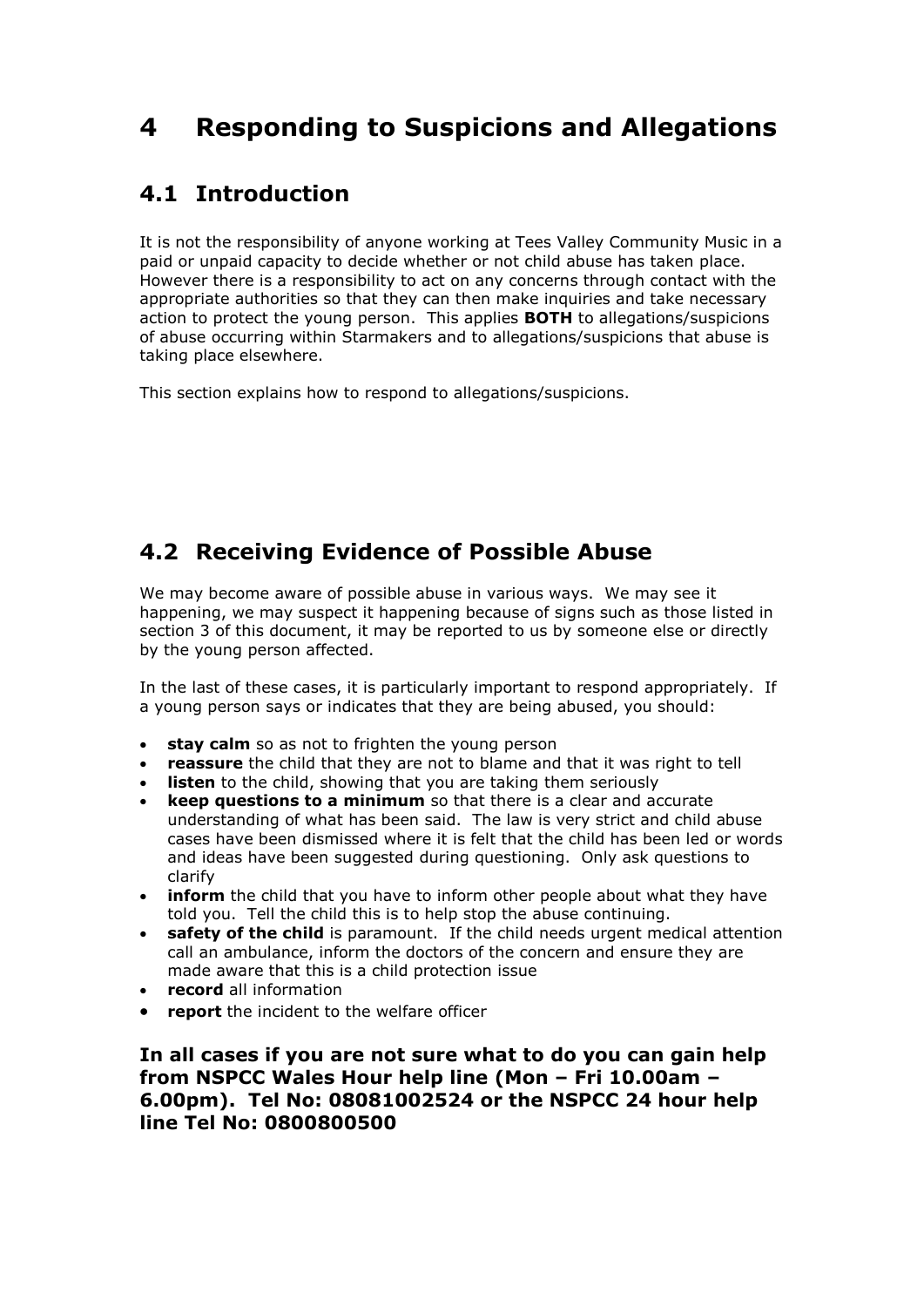### **4.3 Recording Information**

To ensure that information is as helpful as possible, a detailed record should always be made at the time of the disclosure/concern. In recording you should confine yourself to the facts and distinguish what is your personal knowledge and what others have told you. Do not include your own opinions.

Information should include the following:

- the child's name, age and date of birth
- the child's home address and telephone number
- whether or not the person making the report is expressing their concern or someone else's
- the nature of the allegation, including dates, times and any other relevant information
- a description of any visible bruising or injury, location, size etc. Also any indirect signs, such as behavioural changes
- details of witnesses to the incidents
- the child's account, if it can be given, of what has happened and how any bruising/injuries occurred
- have the parents been contacted?If so what has been said?
- has anyone else been consulted? If so record details
- has anyone been alleged to be the abuser? If so Record details

#### **4.4 Reporting the Concern**

All suspicions and allegations MUST be reported appropriately. It is recognised that strong emotions can be aroused particularly in cases where sexual abuse is suspected or where there is misplaced loyalty to a colleague. It is important to understand these feelings but not allow them to interfere with your judgement about any action to take.

Starmakerz expects it's members and staff to discuss any concerns they may have about the welfare of a child immediately with the person in charge and subsequently to check that appropriate action has been taken.

If the nominated welfare officer is not available you should take responsibility and seek advice from the NSPCC helpline, the duty officer at your local social services department or the police. Telephone numbers can be found in your local directory.

Where there is a complaint against an employee or volunteer, there may be three types of investigation.

- **Criminal** in which case the police are immediately involved
- **Child protection** in which case the social services (and possibly) the police will be involved
- **Disciplinary or misconduct** in which case Starmakerz will be involved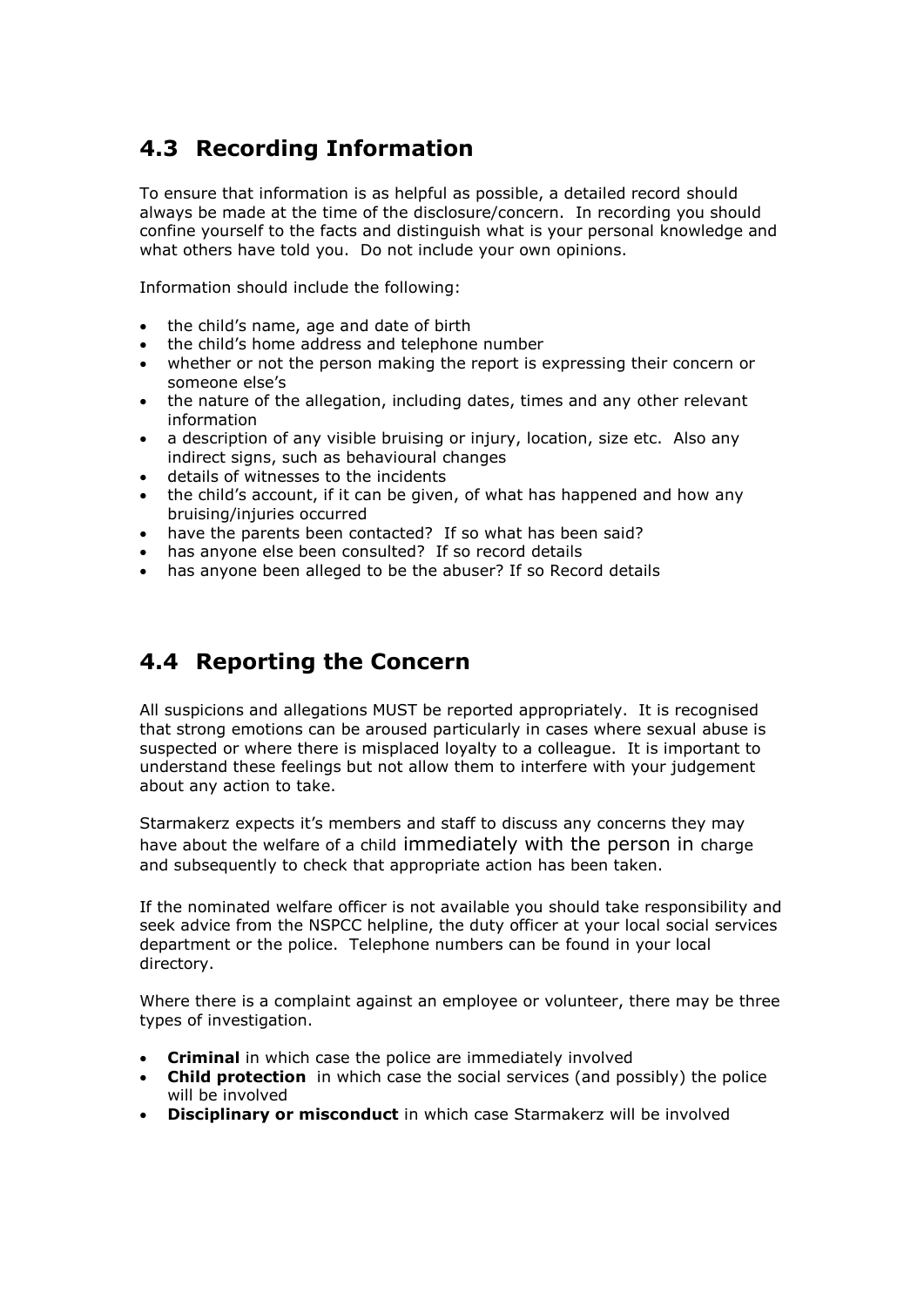As mentioned previously in this document Starmakerz are not child protection experts and it is not their responsibility to determine whether or not abuse has taken place. All suspicions and allegations must be shared with professional agencies that are responsible for child protection.

Social services have a legal responsibility under The Children Act 1989 to investigate all child protection referrals by talking to the child and family (where appropriate), gathering information from other people who know the child and making inquiries jointly with the police.

#### **NB: If there is any doubt, you must report the incident: it may be just one of a series of other incidences which together cause concern**

Any suspicion that a child has been abused by an employee or a volunteer should be reported to one of the directors of Tees Valley Community Music who will take appropriate steps to ensure the safety of the child in question and any other child who may be at risk. This will include the following:

- Starmakerz will refer the matter to social services department
- the parent/carer of the child will be contacted as soon as possible following advice from the social services department
- the chair person of your organisation should be notified to decide who will deal with any media inquiries and implement any immediate disciplinary proceedings
- if the welfare officer is the subject of the suspicion/allegation the report must be made to the appropriate manager who will refer the matter to social services

Allegations of abuse are sometimes made sometime after the event. Where such allegation is made, you should follow the same procedures and have the matter reported to social services. This is because other children under the supervision of Starmakerz or outside it may be at risk from the alleged abuser. Anyone who has a previous conviction for offences related to abuse against children is automatically excluded from working with children.

#### **4.5 Concerns outside the supervision of Starmakerz (e.g. a parent or carer)**

- Report your concerns to the welfare officer
- If the welfare officer is not available, the person being told or discovering the abuse should contact their local social services department or the police immediately
- Social Services and the welfare officer will decide how to inform the parents/carers
- The welfare officer should also report the incident to the Starmakerz Governing Body. The Governing Body should ascertain whether or not the person/s involved in the incident play a role in the organisation and act accordingly
- Maintain confidentiality on a need to know basis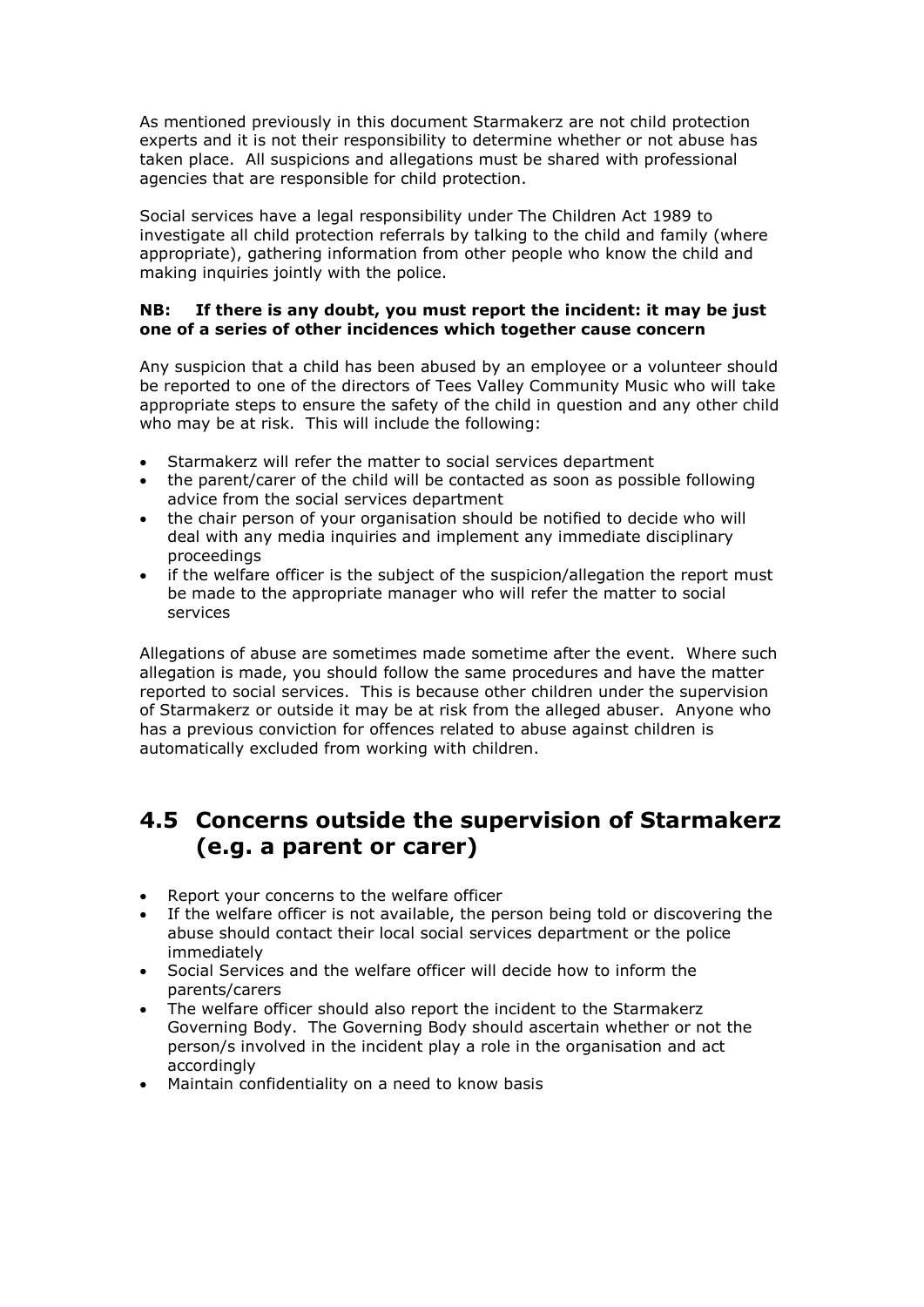# **4.6 Confidentiality**

Every effort should be made to ensure that confidentiality is maintained for all concerned. Information should be handled and disseminated on a need to know basis only. This includes the following people:

- The Club Welfare Officer
- The parents of the child
- The person making the allegation
- Social Services/police
- The alleged abuser (and parents if the alleged abuser is a child)

Seek social services advice on who should approach the alleged abuser.

All information should be stored in a secure place with limited access to designated people, in line with data protection laws.

#### **4.7 Internal Inquiries and Suspension**

- The Starmakerz welfare officer will make an immediate decision about whether any individual accused of abuse should be temporarily suspended pending further police and social services inquiries
- Irrespective of the findings of the social services or police inquiries the Starmakerz Disciplinary Committee will assess all individual cases to decide whether a member of staff or volunteer can be reinstated and how this can be sensitively handled. This may be a difficult decision; especially where there is insufficient evidence to uphold any action by the police. In such cases the Starmakerz Disciplinary Committee must reach a decision based upon the available information which could suggest that on the balance of probability, it is more likely than not that the allegation is true. The welfare of the child should remain of paramount importance throughout.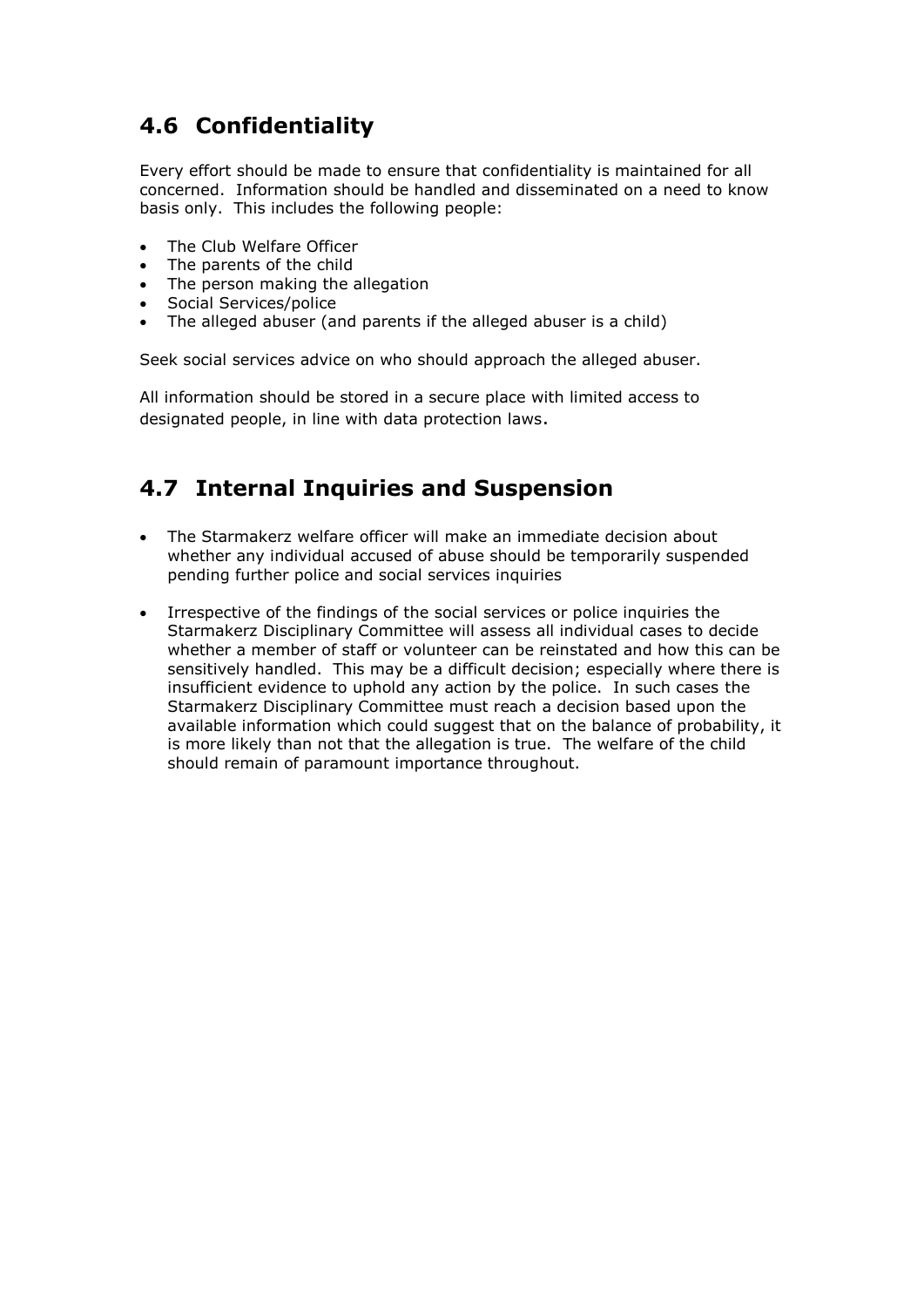# **5 Recruiting and Selecting Personnel with Children**

#### **5.1 Introduction**

It is important that all reasonable steps are taken to prevent unsuitable people from working with children. This applies equally to paid staff and volunteers, both full and part time. To ensure unsuitable people are prevented from working with children the following steps should be taken when recruiting.

# **5.2 Controlling Access to Children**

- All staff and volunteers should complete an application form. The application form will elicit information about the applicants past and a self disclosure about any criminal record.
- Consent should be obtained from the applicant to seek information from the Criminal Records Bureau.
- Two confidential references, including one regarding previous work with children should be obtained. These references MUST be taken up and confirmed through telephone contact.
- Evidence of identity (passport or driving licence with photo)

# **5.3 Interview and Induction**

All employees and volunteers will be required to undertake an interview carried out to acceptable protocol and recommendations. All employees and volunteers should receive formal or informal induction during which:

- A check should be made that the application form has been completed in full, including sections on criminal records and self disclosures
- Their qualifications should be substantiated
- The job requirements and responsibilities should be clarified
- They should sign up to the organization's Code of Ethics and Conduct
- Child Protection Procedures are explained and training needs identified e.g. basic child protection awareness

# **5.4 Training**

In addition to pre-selection checks, the safeguarding process includes training after recruitment to help staff and volunteers to:

- Analyse their own practice against what is deemed good practice, and to ensure their practice is likely to protect them from false allegations
- Recognise their responsibilities and report any concerns about suspected poor practice and/or abuse